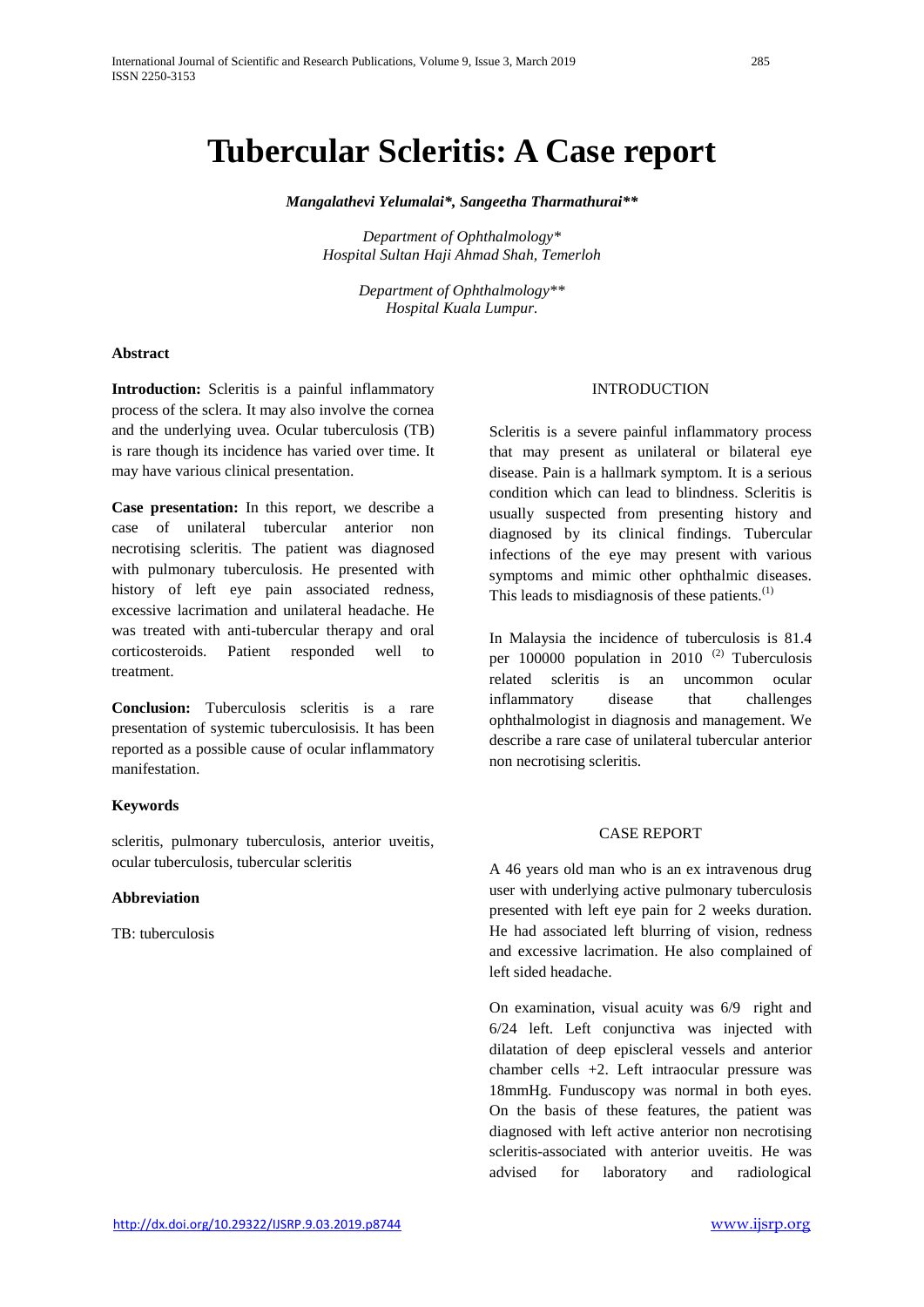investigations. In the meantime, he was started on topical dexamathasone 1% and topical ciprofloxacin.

Laboratory examination found an elevated erythrocyte sedimentation rate of 106 mm/h. The tuberculin skin test results showed a 10mm induration. Plain radiography of the chest showed infiltrates on the right upper zone. On the basis of his history of being treated for pulmonary tuberculosis as well as laboratory and radiological evidence; a diagnosis of left tuberculosis related scleritis with anterior uveitis was made.

He was started on oral prednisolone 1mg/kg with the addition of anti-tubercular therapy ( Isoniazid, Rifampicin, Pyrizinamide, Ethambutol). During follow up we noted visual acuity improved to 6/18 with reduction in pain and redness. Subsequently at 3 weeks post treatment, he showed marked improvement in left vision of 6/9 with white conjunctiva and quiet anterior chamber. Presently, patient has completed 6 months of anti-tubercular therapy and is on regular follow up with no ocular or systemic complications of treatment.

Figure 2: Pre treatment



Figure 3: Post treatment



# Figure 1: Pre treatment



# **DISCUSSION**

Scleritis is a severely painful and potentially visual threatening inflammatory disease. It is characterized by edema and cellular infiltration of sclera and episcleral tissues. Autoimmune conditions are found in approximately 48% of patients and infectious cause in approximately 7%. (3) Scleritis is commonly associated with systemic autoimmune disorders including rheumatoid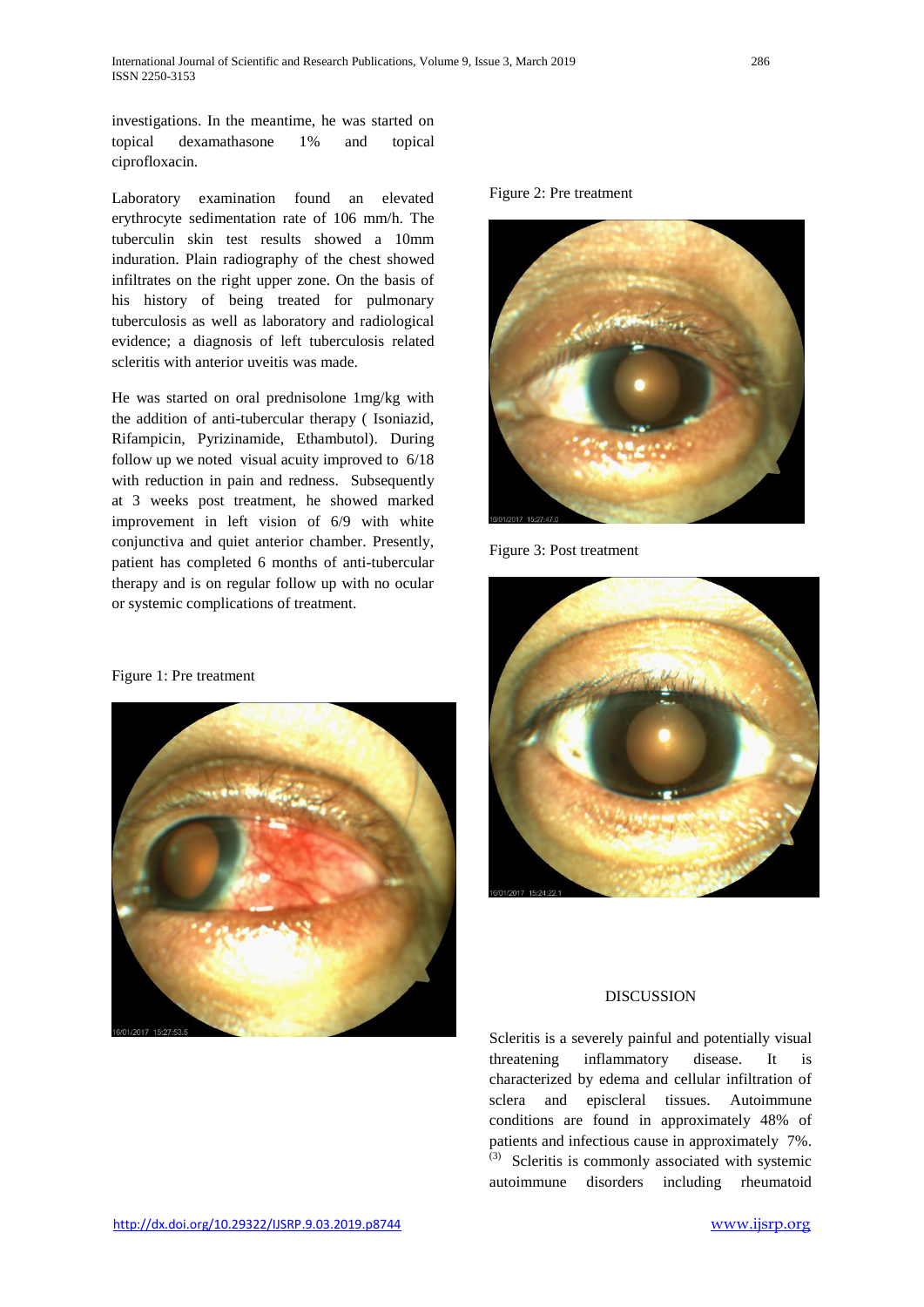arthritis, systemic lupus erythematous, giant cell arteritis, polyarteritis nodosa and relapsing polychondritis and Wegener granulomatosis.(3)

Scleritis may be classified anatomically into anterior and posterior based on anatomic classification of disease by Watson and Hayreh.  $(3, 3)$  $^{4)}$  Anterior scleritis is the most common type.  $^{(5)}$ Anterior scleritis is divided into diffuse, nodular, necrotizing with inflammation and necrotizing without inflammation (scleromalacia perforans)  $(3, 3)$ 5). Diffuse scleritis and nodular scleritis are the most common clinical forms. Necrotizing scleritis with or without inflammation is less frequent.  $(3)$ Posterior scleritis is characterized by flattening and thickening of posterior aspect of the globe with retrobulbar edema. <sup>(3)</sup> Exudative retinal detachment, optic disc edema, cystoid macular edema and

Tuberculosis (TB ) is a possible infectious cause of scleritis. <sup>(1-8)</sup> Ocular mycobacterium tuberculosis (MTB) infection is most often due to hematogenous spread from a distant site (such as lungs)  $(5,9,11)$  Infection may also occur by direct extension from surrounding tissue  $(9, 11)$ .

choroidal folds are complications of posterior

scleritis.

Characteristic features of scleritis include severe pain involving the eye and orbit that radiates to involve scalp, face and jaw. There may also be photophobia and lacrimation as well. <sup>(12)</sup> However. the lack of uniform diagnostic criteria for intraocular tuberculosis makes it a challenge in diagnosis and management.  $(1,13)$  Furthermore, TB related scleritis as seen in our patient is a rare entity.

There have been cases of TB related scleretis albeit rare.<sup>(16)</sup> Kesen et al in 2009 reported a case of drug resistant tuberculosis scleritis presenting with masses at the anterior sclera.<sup> $(17)$ </sup> Similarly, in 2012, Damodaran et al reported a case of severe intraocular inflammation and a large mass lesion in the globe detected by ultrasonography. $^{(18)}$ 

Definitive diagnosis of ocular TB is based on demonstration of mycobacterium tuberculosis in ocular samples using polymerase chain reaction (PCR) detection and growth in cultures or detection of acid fast bacilli on smears  $(13, 14)$  Limitation of available diagnostic tests, cost and invasiveness of

obtaining tissue samples are the reasons for difficult diagnosis of ocular TB infection.  $(9)$  The diagnosis of ocular TB remain largely presumptive due to the difficulty in obtaining samples.  $(6,11, 15)$ 

### **CONCLUSION**

Tuberculosis is a possible infectious cause of scleritis. Tubercular scleritis is diagnostic challenge. Missed diagnosis or delayed diagnosis can lead to blindness and other systemic complication. A high index of suspicion is needed to make the diagnosis.

### **REFERENCES**

- 1. Gupta V, Gupta A, Rao NA. Intraocular tuberculosis- -an update. Surv Ophthalmol. 2007;52(6):561–87
- 2. Jetan C, Jamaiah I, Rohela M, et al. Tuberculosis: an eight year (2000-2007) retrospective study at the University of Malaya Medical Centre (UMMC), Kuala Lumpur, Malaysia. Southeast Asian J Trop Med Public Health. 2010 Mar;41(2):378-85.
- 3. Manolette R Roque, Andrew A Dahl,scleritis, emedicine.medscape.com.2017
- 4. PG Watson, SS Hayreh, Scleritis and episcleritis. British journal of ophthalmology, 1976
- 5. Houssaine Ait Lhaj,Aamine Benjelloun,Youssef bouia, Youssef Bennouk, Yassine Mounzari, Youssef El Kamounj, Mohamed Kriet, latent tuberculosisrelated scleritis: a case report, Bio Med Central research notes, 2016
- 6. Okhravi N, Odufuwa B, McCluskey P,Lightman S. Scleritis. Survey of Ophthalmology, 2005
- 7. Sharma A, Thapa B, Lavaju P.Ocular tuberculosis: an update. Nepal J Ophtalmol.2011 Jan- Jun, 3(1)52- 67